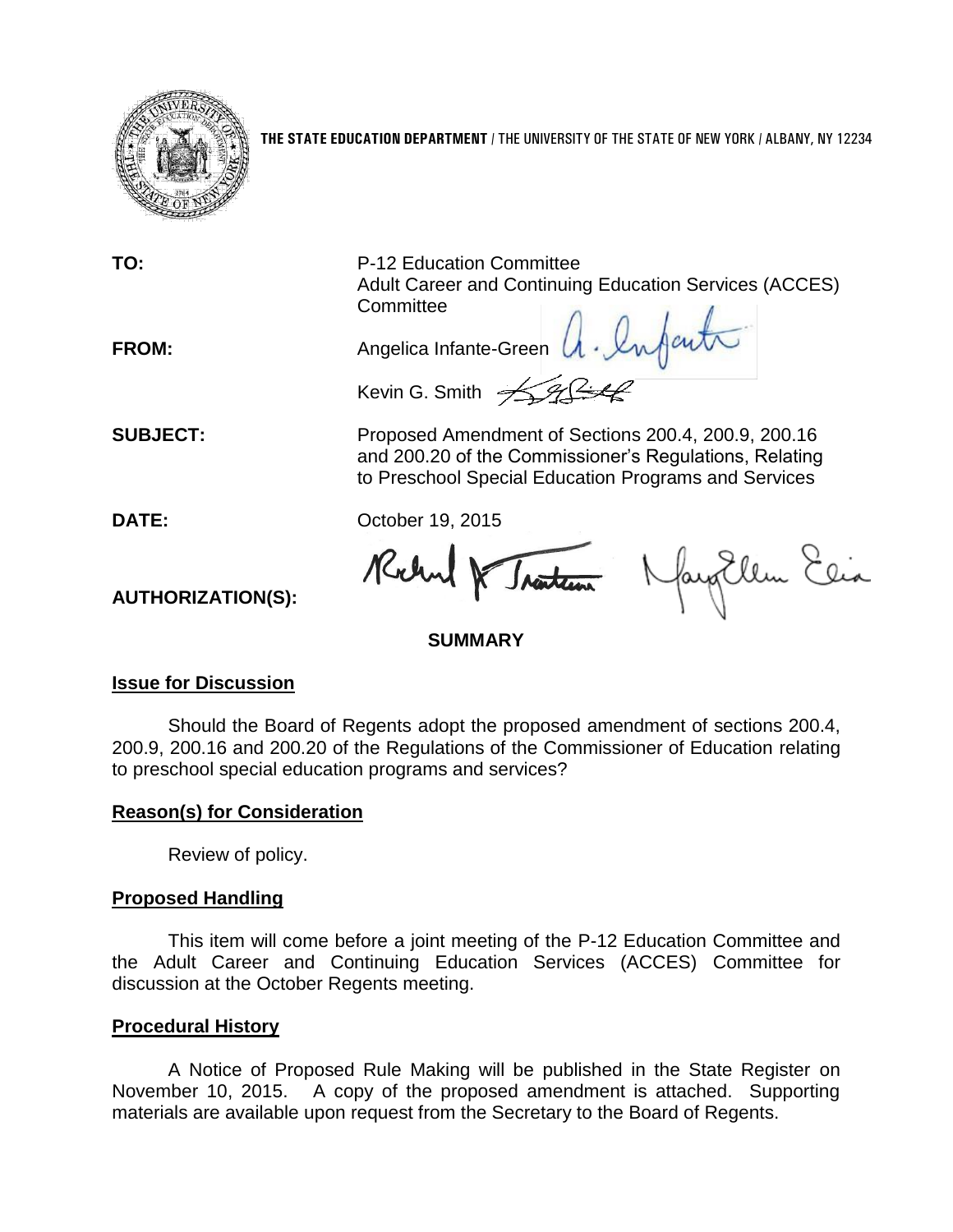#### **Background Information**

The Department has oversight responsibilities for the preschool special education program, which includes approximately 500 approved providers, private and public schools and boards of cooperative educational services (BOCES), and their provision of preschool special education services to approximately 80,000 preschoolers with disabilities, ages 3-4, annually. Approved<sup>1</sup> special education programs include Special Education Itinerant Services and Special Classes, including special classes in integrated settings.

- SEIS programs are instructional services provided by a special education teacher on an itinerant basis (i.e., the teacher goes to the setting where the child is - for example: Universal Prekindergarten Program (UPK), Head Start; other day care or regular preschool program; hospital or another child care location arranged for by the parent). In instances where the child has documented medical or other special needs indicating that the child cannot be transported to another site, the child could receive SEIS in the student's home.
- Special class programs are classes consisting of students with disabilities who have been grouped together because of similar individual needs for the purpose of being provided specially designed instruction. Preschool special classes are approved to operate for either half or full days.
- Special classes in integrated settings (SCIS) are classes that include both students with and without disabilities. SCIS classes are approved to operate for either half or full days.

In April 2015, staff discussed data on outcomes for preschool students with disabilities, including a federal report on suspensions and expulsions of preschool students. To improve outcomes for preschool students with disabilities, the Department recommended consideration of policy changes to enhance the quality of preschool special education instruction and behavioral supports, improve efficient use of staff resources, improve effectiveness, coordination and continuity of special education services and support inclusion of preschool students with disabilities in regular early childhood programs and activities and in classes with nondisabled peers in the areas of:

- Curriculum and instructional standards;
- Quality of behavioral supports;
- SEIS, including the definition of SEIS and clarity on where such services could be delivered;
- Related services for students in special classes;
- Use of one-to-one aides;
- Data reporting and progress monitoring; and
- Other program and governance quality standards

 $\overline{a}$  $1$  Related services only programs are provided by the municipalities.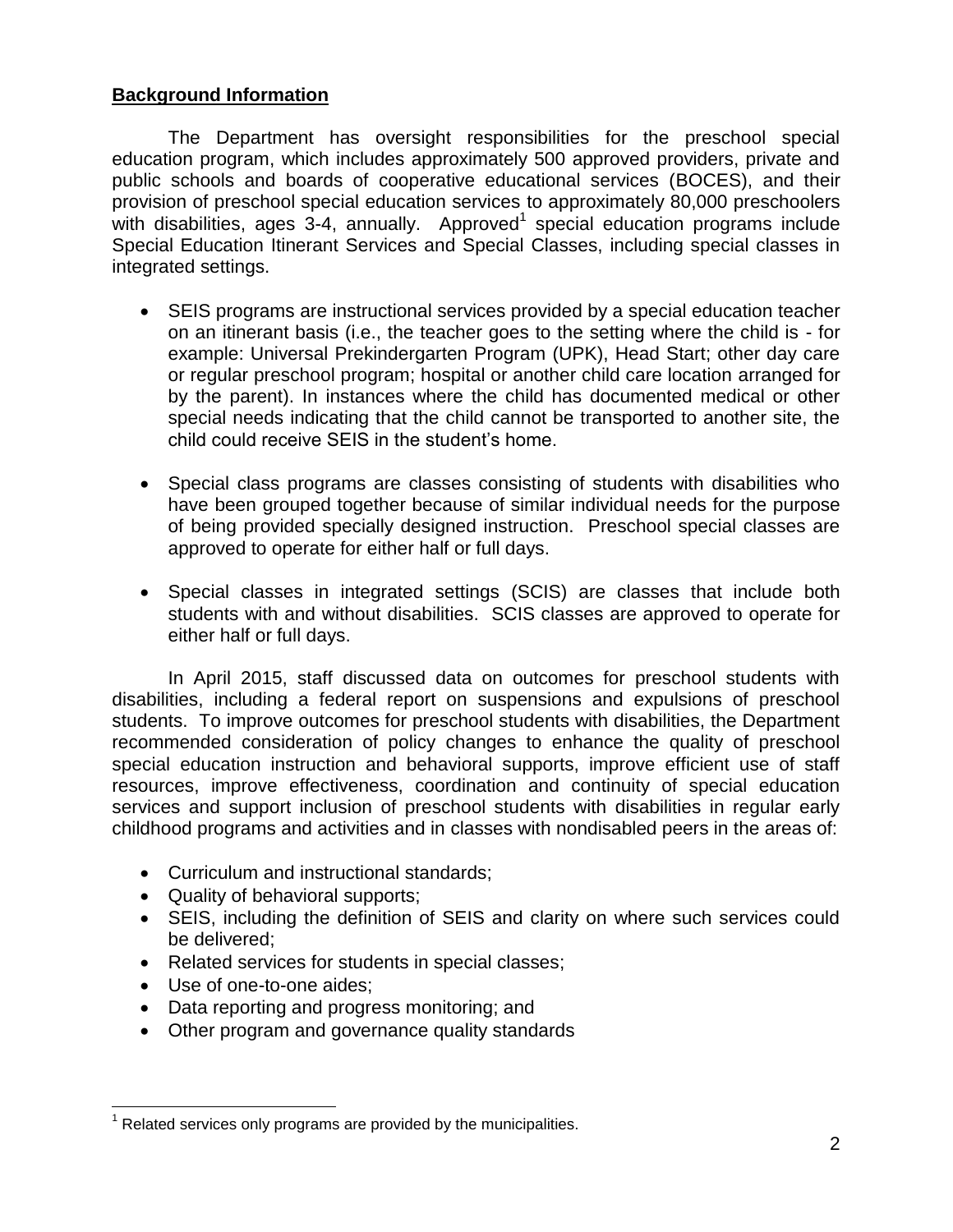After further discussion with the Commissioner's Advisory Panel for Special Education and other regional stakeholder groups, the Department has drafted proposed regulations to address these areas for Regents discussion.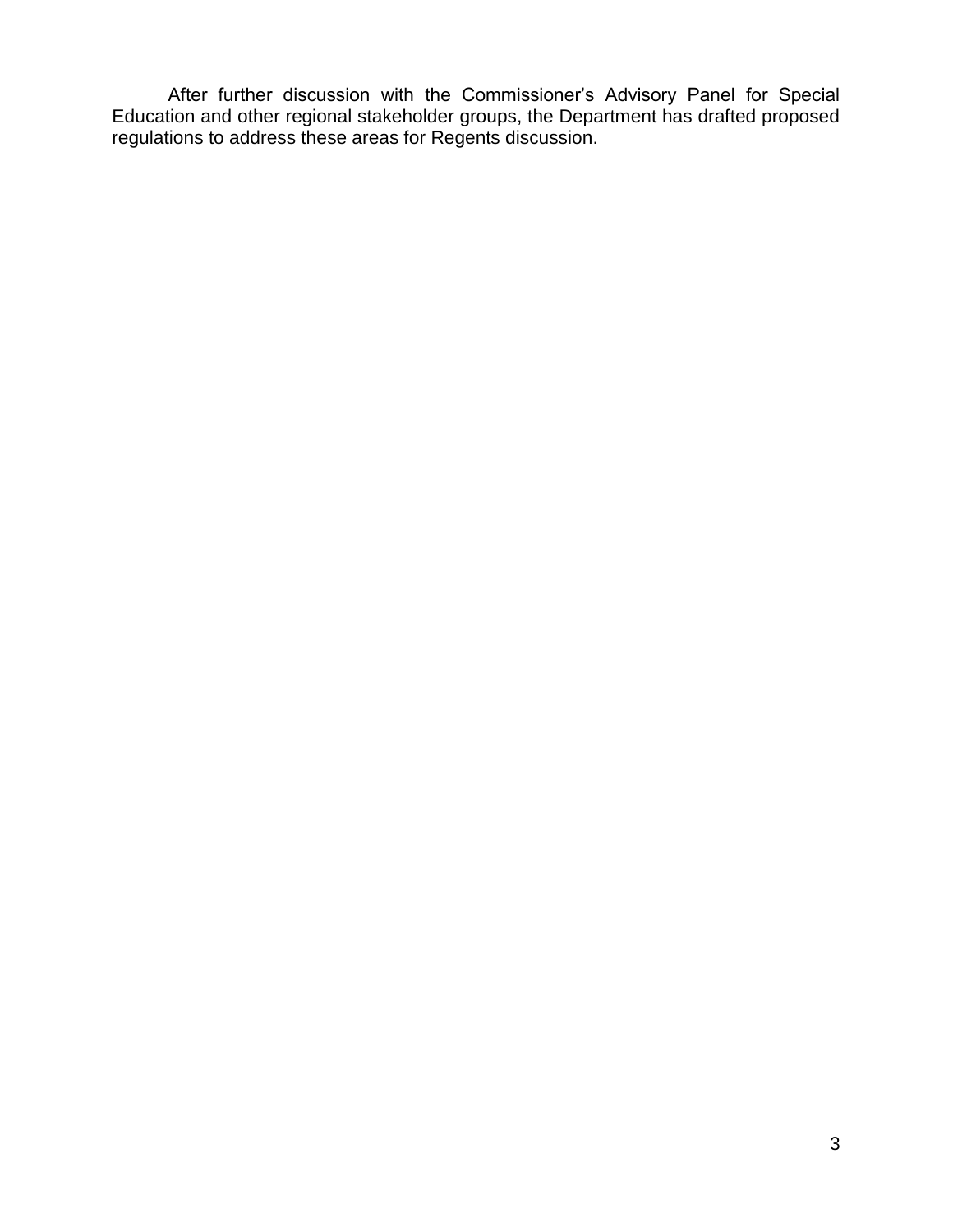#### **Summary of Proposed Amendment**

Consistent with the discussion at the April 2015 Board of Regents meeting, the proposed amendment includes the following policy changes to improve programs and outcomes for students with disabilities:

- 1. Amends section 200.4(d)(3) to require both Committees on Special Education and Committees on Preschool Special Education (CPSE) to make certain considerations prior to determining that a student needs a one-to-one aide.
- 2. Amends section  $200.9(f)(2)(ix)(c)$  and (d) and section  $200.16(i)(3)(ii)$  to repeal that special education itinerant services includes indirect services but retains that a SEIS teacher must assist the child's teacher in adjusting the learning environment and/or modifying their instructional methods to meet the individual needs of a preschool student with a disability who attends an early childhood program.
- 3. Amends section 200.16(i)(3)(ii) to clarify that, except for extenuating health and safety reasons or when a student needs to receive such services at home based on documented medical or special needs of the preschool student, SEIS must be provided during the regular school day and cannot be provided as individualized or group instruction at the site of the approved SEIS provider.
- 4. Amends section 200.16(i)(3)(iii) to clarify that special class programs must provide all related services specified in students' IEPs during the school day.
- 5. Amends section 200.20(b) to require that each approved preschool program:
	- has an appropriately qualified educational director;
	- has a plan and staffing to ensure make up of missed services;
	- provides instruction in the Prekindergarten Foundation for the Common Core, early literacy and emergent reading programs;
	- provides instruction based on the ages, interests, strengths and needs of the children;
	- ensures the active engagement of parents and/or guardians in the education of their children;
	- establishes and implements a program wide system of positive, evidencebased practices to support social-emotional competence and teach socialemotional skills to preschool students;
	- prohibits the suspension, expulsion or removal of a preschool child from a special education program or services because of behavior until the appropriate transfer of the child can be arranged by the CPSE, with an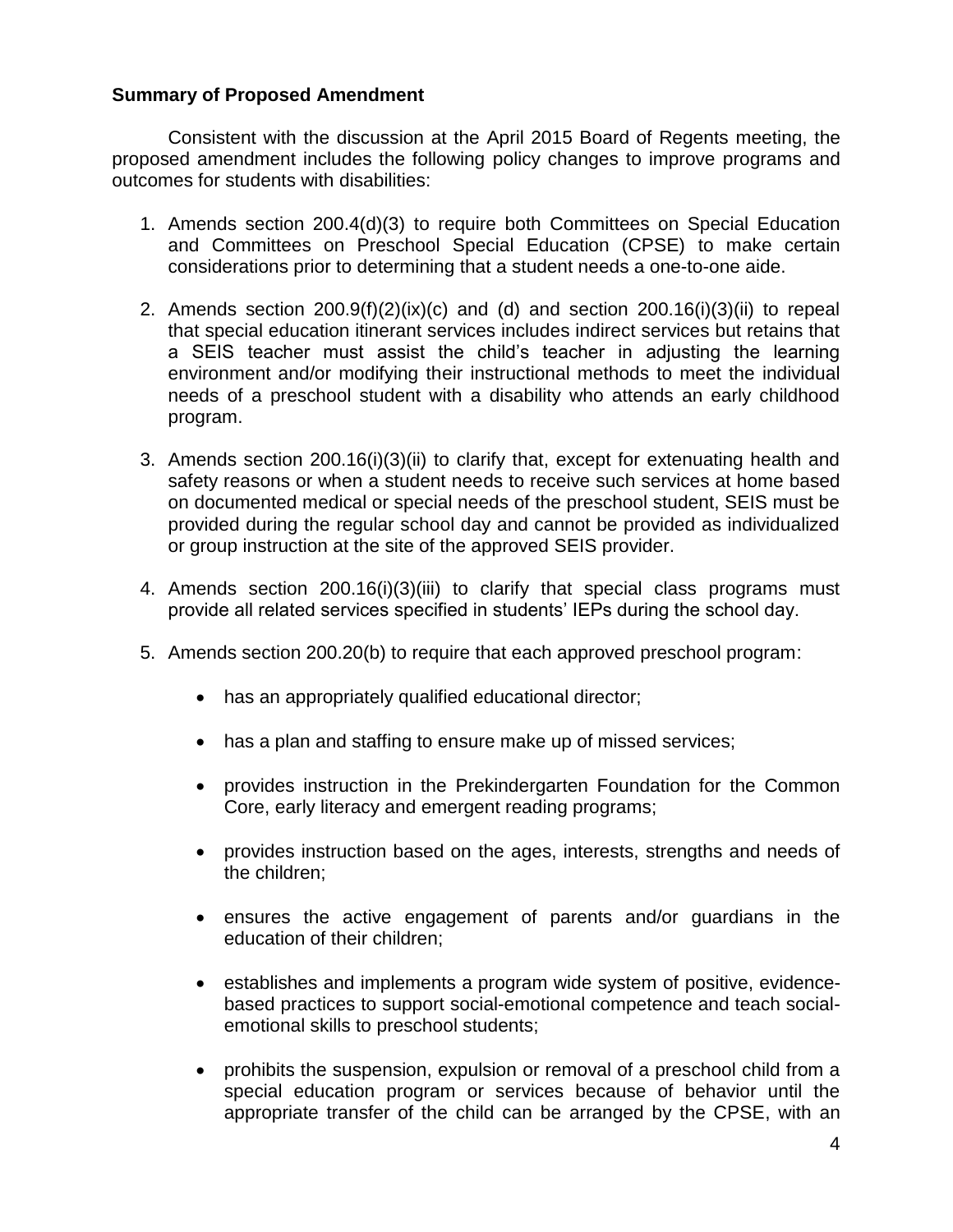exception when maintaining the current placement of the student is likely to result in injury to the student or others; and

 conducts progress monitoring of student achievement data and regular reports of students' progress to the students' parents and to the CPSEs.

#### **Timetable for Implementation**

It is anticipated that the proposed amendment will be presented for adoption at the January 2016 Board of Regents meeting, after publication of a Notice of Proposed Rule Making in the State Register and expiration of the 45-day public comment period prescribed for State agency rule makings. The proposed amendment would generally become effective on January 27, 2016, with certain requirements delayed for required implementation to provide sufficient time for preschool providers to benefit from professional development offered by the Department and to implement the new instructional and behavioral standards.

Attachment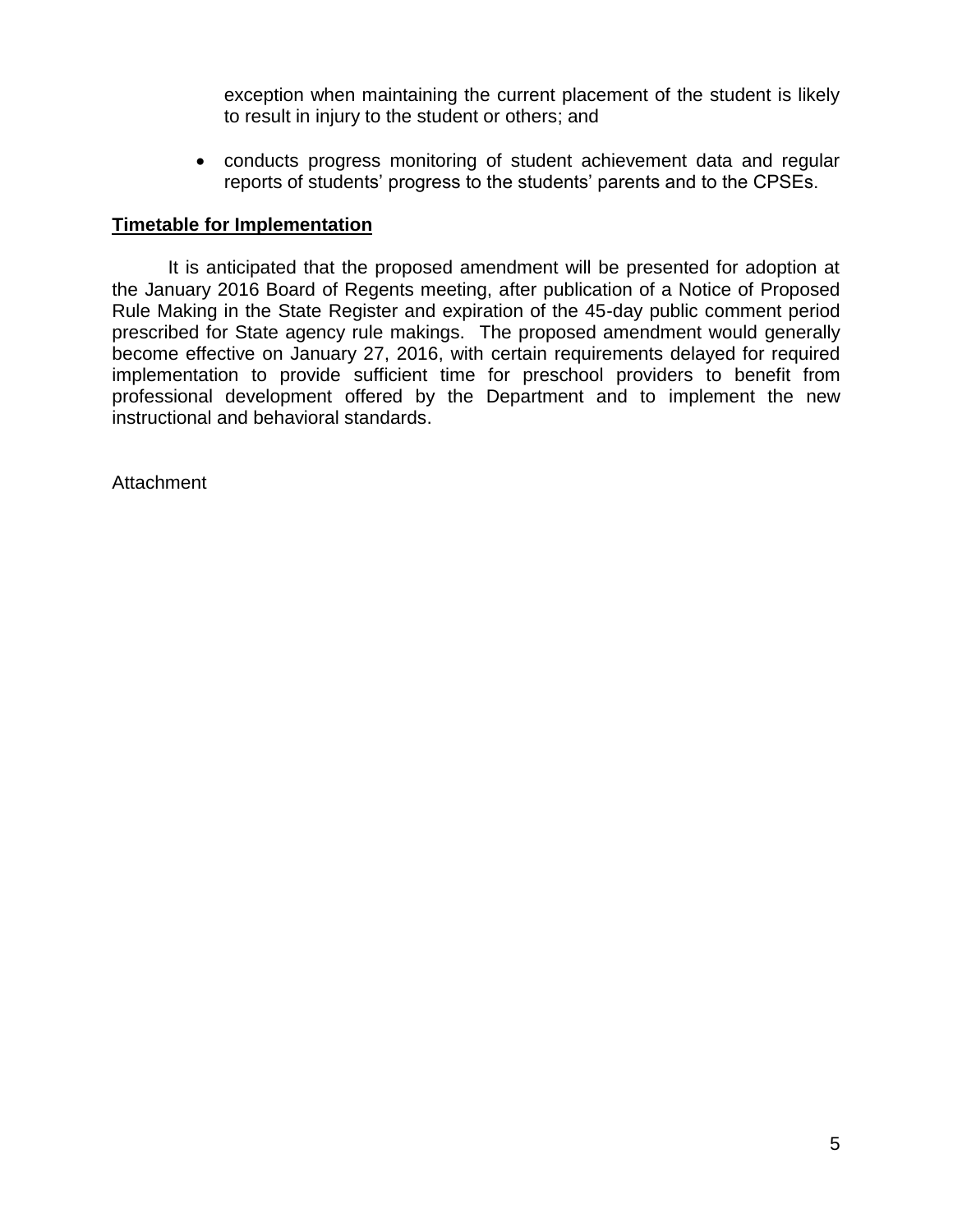#### AMENDMENT TO THE REGULATIONS OF THE COMMISSIONER OF EDUCATION

Pursuant to Education Law sections 101, 207, 305, 308, 3214(3), 4402, 4403 and 4410.

1. Paragraph (3) of subdivision (d) of section 200.4 of the Regulations of the Commissioner of Education is amended, effective January 27, 2016, to read as follows:

(3) Consideration of special factors. The CSE shall:

 $(i)$  . . .

(ii) . . .

 $(iii)$  . . .

 $(iv)$  . . .

(v) consider whether the student requires assistive technology devices and services, including whether the use of school-purchased assistive technology devices is required to be used in the student's home or in other settings in order for the student to receive a free appropriate public education; [and]

(vi) include a statement in the IEP if, in considering the special factors described in this paragraph, the committee has determined a student needs a particular device or service (including an intervention, accommodation, or other program modification) in order for the student to receive a free appropriate public education; and

(vii) for a student whose management needs require a significant degree of individualized attention and intervention, prior to a recommendation of assignment of a one-to-one aide, consider:

(a) the student's individual needs that require additional adult assistance;

(b) the skills and goals the student would need to achieve that will reduce or eliminate the need for the one-to-one aide;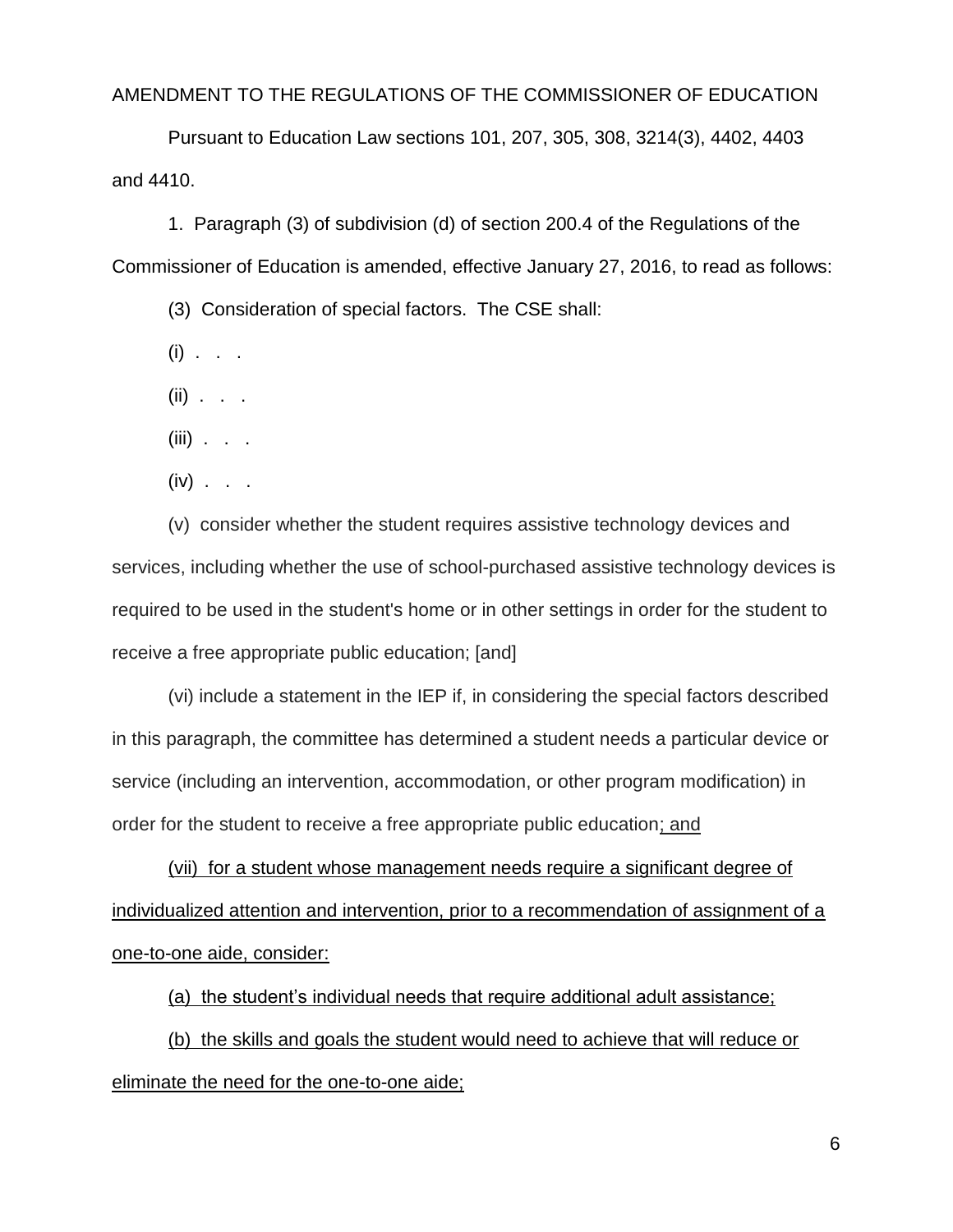(c) the specific support (e.g., assistance with personal hygiene) that the one-toone aide would provide for the student;

(d) other natural supports, accommodations and/or services that could support the student to meet these needs (e.g., behavioral intervention plan; environmental accommodations or modifications; changes in scheduling; instructional materials in alternate formats; assistive technology devices; peer-to-peer supports);

(e) the extent (e.g., portions of the school day) or circumstances (e.g., for transitions from class to class) the student would need the assistance of a one-to-one aide;

#### (f) staff ratios in the setting where the student will attend school; and

(g) potential positive benefits and negative impact of assignment of a one-to-one aide.

2. Clauses (c) and (d) of subparagraph (ix) of paragraph (2) of subdivision (f) of section 200.9 of the Regulations of the Commissioner of Education is amended, effective January 27, 2016, as follows:

(c) Rates for the certified special education teacher providing special education itinerant services shall be published as half hour rates and billing by providers to municipalities must be done in half hour blocks of time. Billable time includes time spent providing direct [and/or indirect] special education itinerant services as defined in section 200.16(i)(3)(ii) of this Part in accordance with the student's individualized education program (IEP). The difference between the total number of hours employed in the special education itinerant teacher's standard work week minus the hours of direct [and/or indirect] special education itinerant service hours must be spent on required functions. Such functions include but are not limited to: coordination of service when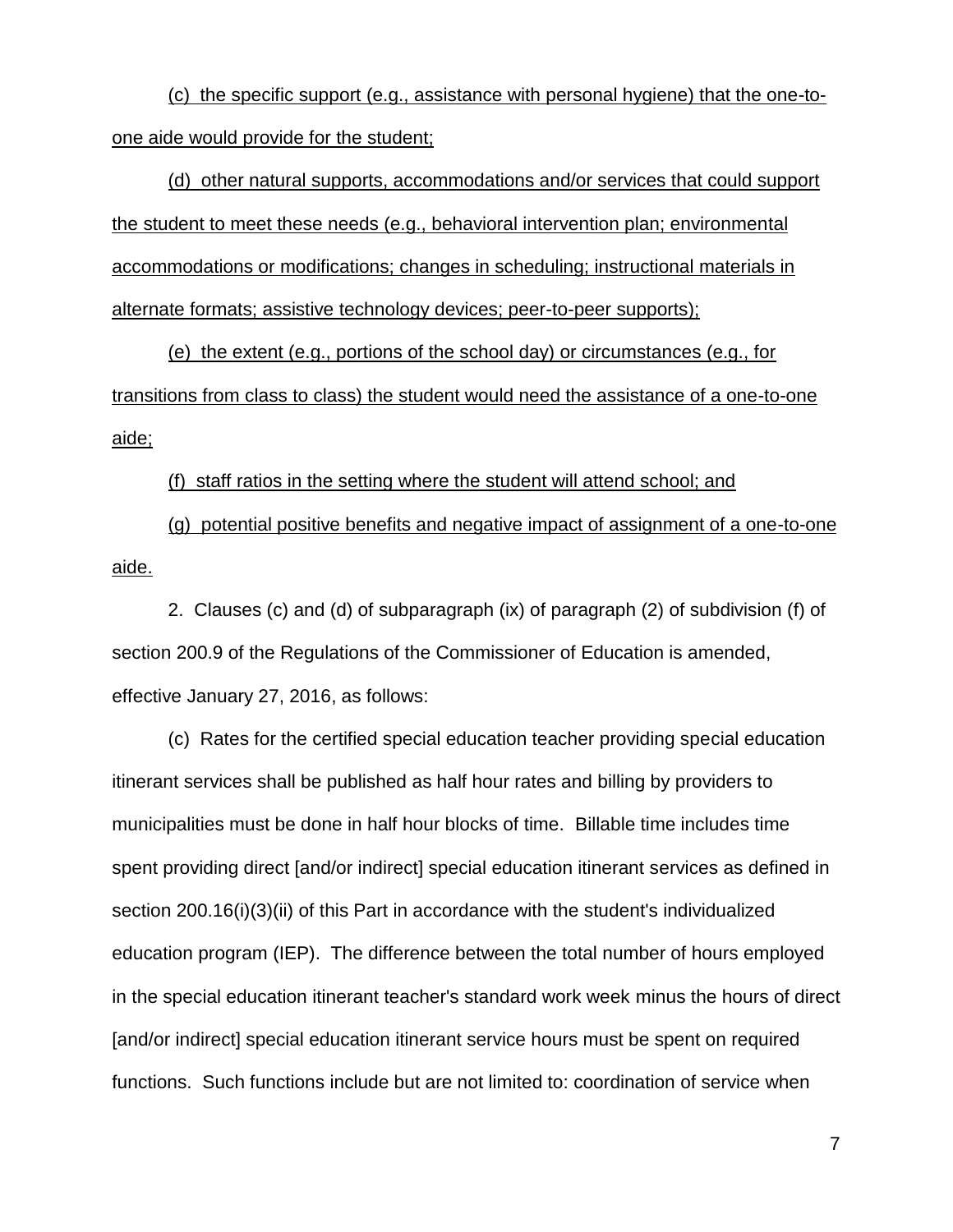both special education itinerant services and related services are provided to a student pursuant to section 4410(1)(j) of the Education Law; preparation for and attendance at committee on preschool special education meetings; conferencing with the student's parents; classroom observation; and/or travel for the express purposes of such functions as stated above. For the purpose of this subparagraph, parent conferencing may include parent education for the purpose of enabling parents to perform appropriate follow-up activities at home. Billable time shall not be less than 66 percent or more than 72 percent of any special education itinerant teacher's total employment hours; provided that the approved reimbursement methodology, developed by the commissioner and approved by the Director of the Budget, may adjust this billable time threshold. Providers shall maintain adequate records to document direct [and/or indirect] service hours provided as well as time spent on all other activities related to each student served.

(d) Special education itinerant service rates will be calculated so that reimbursable expenditures shall be divided by the product of the number of days in session for which the program operates times the number of direct [and/or indirect] special education itinerant service hours per day times two. In instances where the special education itinerant services are provided in a group session, *i.e.*, two or more students with a disability within the same block of time, the half hour rate must be prorated to each student receiving services. Special education itinerant service rates shall be paid based on the number of half hour units delivered, provided that the total number of units delivered shall not exceed the recommendations for such services in the student's IEP.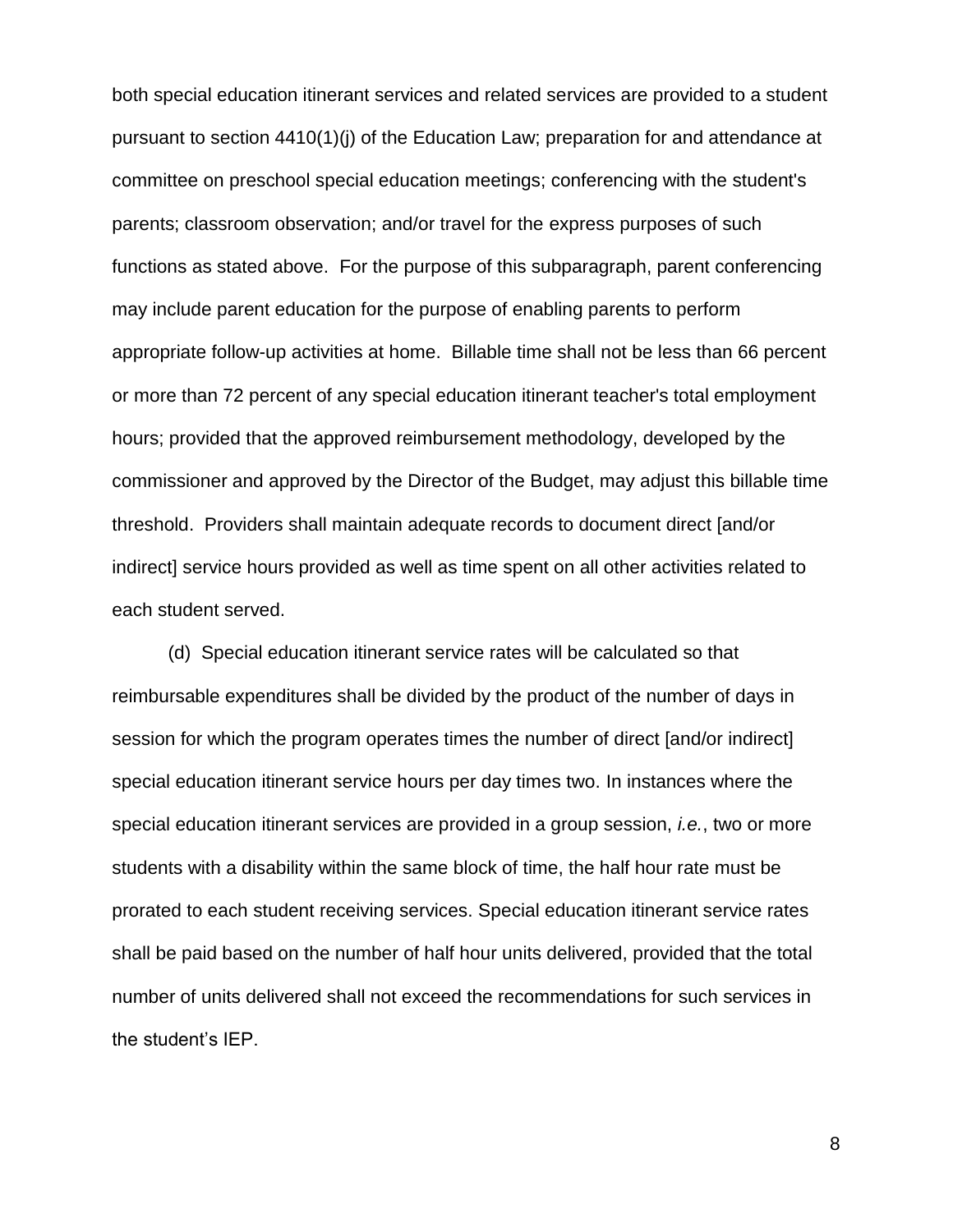3. Subparagraph (ii) of paragraph (3) of subdivision (i) of section 200.16 of the Regulations of the Commissioner of Education is amended, effective January 27, 2016, to read as follows:

(ii) Special education itinerant services as defined in section 4410(1)(k) of Education Law are services provided by a certified special education teacher of an approved program on an itinerant basis at a site determined by the board including but not limited to an approved or licensed prekindergarten or head start program; the student's home; a hospital; a State facility; or a child care location as defined in section 4410 of the Education Law. If the board determines that documented medical or special needs of the preschool student indicate that the student should not be transported to another site, the student shall be entitled to receive special education itinerant services in the preschool student's home. Such services shall be for the purpose of providing specialized individual or group instruction [and/or indirect services] to preschool students with disabilities [Indirect services means consultation provided by a certified special education teacher to] and to assist the child's teacher in adjusting the learning environment and/or modifying their instructional methods to meet the individual needs of a preschool student with a disability who attends an early childhood program; provided that effective until September 1, 2016, a preschool student with a disability may continue to receive indirect special education itinerant services which were recommended in the student's individualized education program. An *early childhood program*, for purposes of this paragraph, means a regular preschool program or day care program approved or licensed by a governmental agency in which a child under the age of five attends. Special education itinerant services shall be provided to a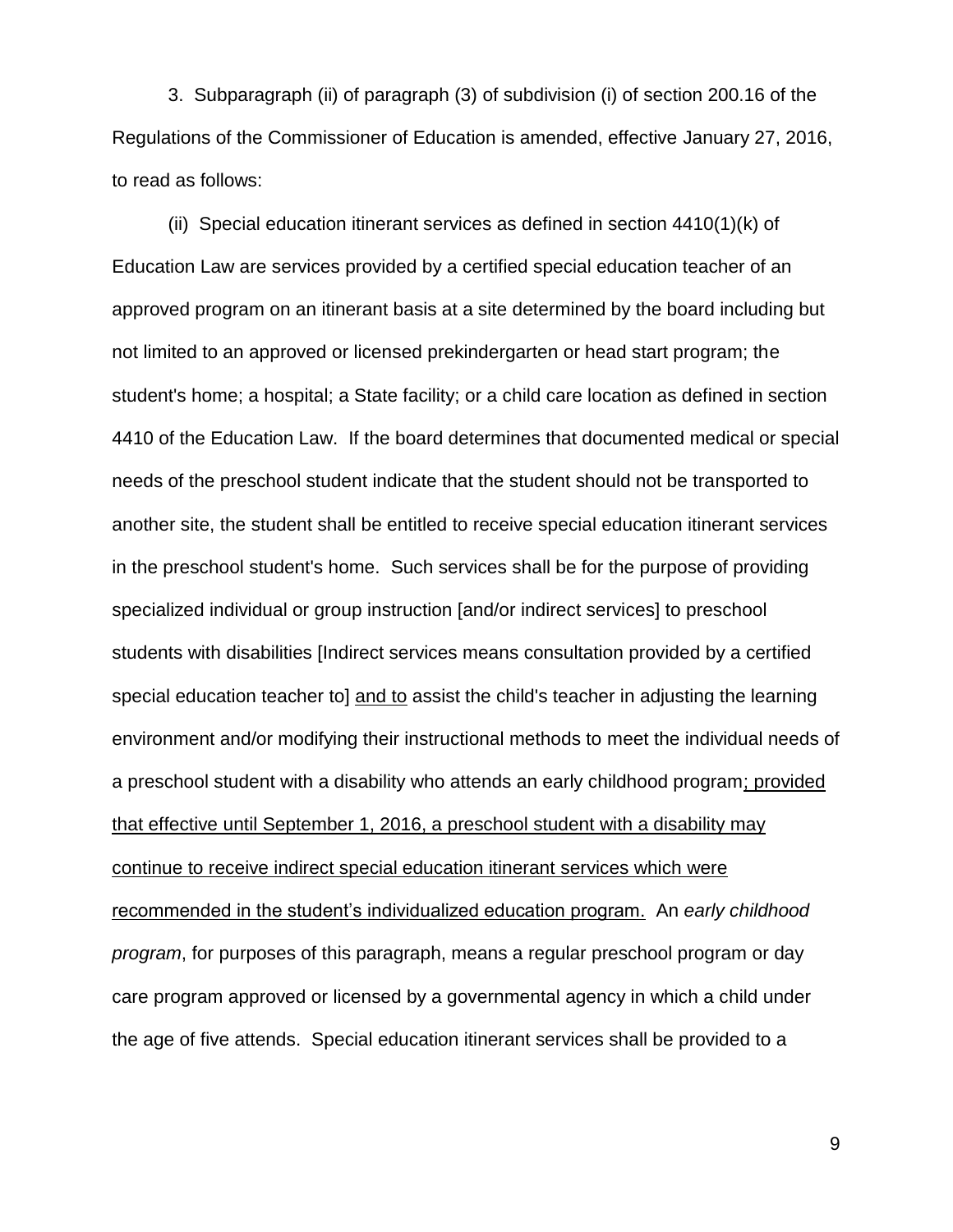preschool student with a disability for whom such services have been recommended as follows:

 $(a)$  . . .

- $(b)$  . . .
- $(c)$  . . .
- $(d)$  . . .
- $(e)$  . . .

(f) Except for extenuating health and safety reasons or when a student needs to receive such services at home because of documented medical or special needs of the preschool student, special education itinerant services shall be provided during the regular school day to assist the student to participate in a regular early childhood program and shall not be provided as individualized or group instruction at the site of the approved provider.

4. Subparagraph (iii) of paragraph (3) if subdivision (i) of section 200.16 is amended, effective January 27, 2016, as follows:

(iii) Special classes shall be provided on a half-day or full-day basis pursuant to section 200.1(p), (q), and (v) of this Part and in accordance with section 200.6(h)(2) and (3) or section  $200.9(f)(2)(x)$  of this Part and shall assure that:

- $(a)$  . . .
- $(b)$  . . .
- $(c)$  . . .

(d) such special class services shall include all related services in the students' IEPs provided during the school day.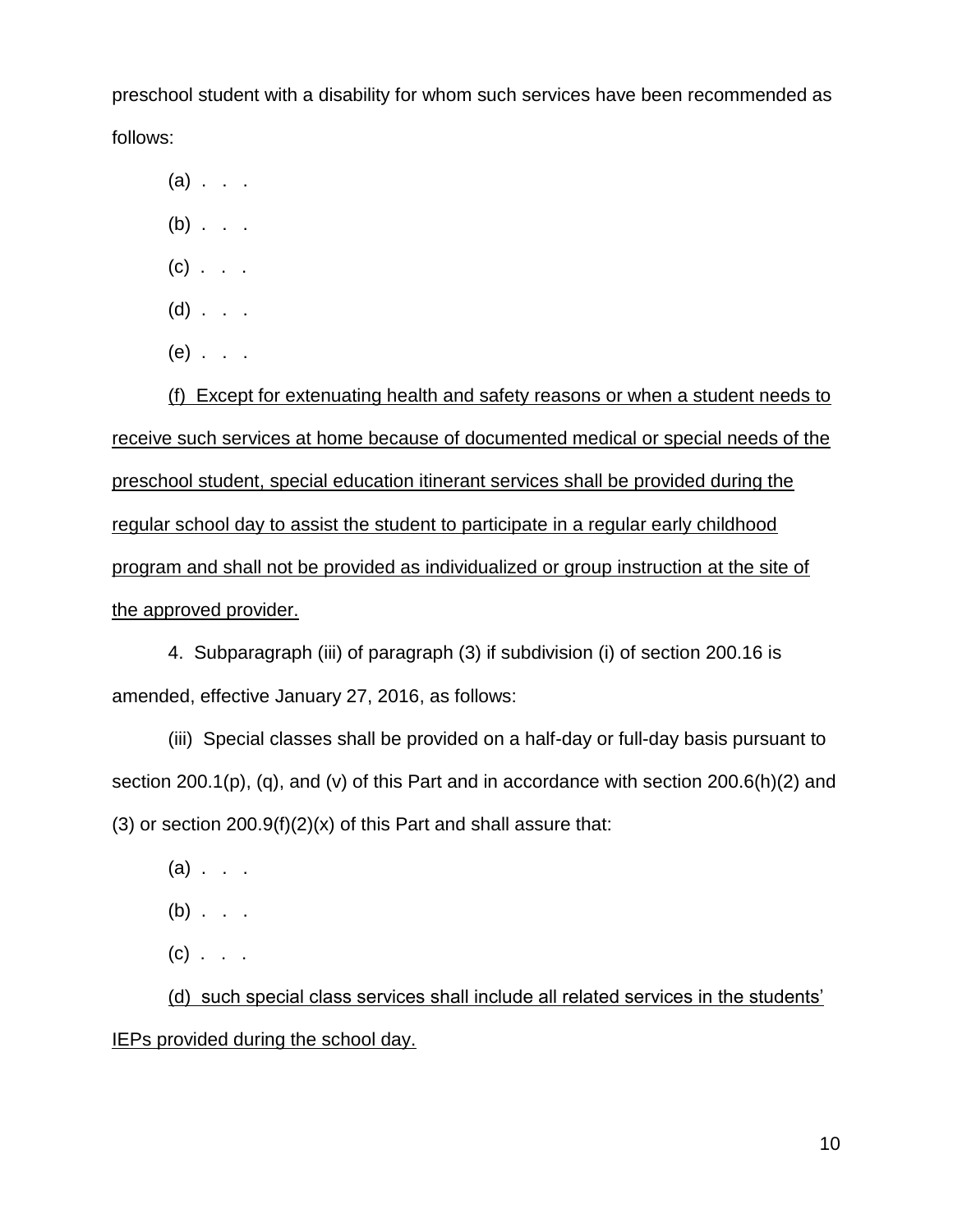4. Subdivision (b) of section 200.20 is amended, effective January 27, 2016, as follows:

(b) Preschool programs funded pursuant to section 4410 of the Education Law shall also meet the following additional requirements:

 $(1)$  . .

 $(2)$  . . .

(3) Each approved preschool program shall ensure that:

 $(i)$  . . .

(ii) the executive director or person assigned to perform the duties of a chief executive officer shall reside within a reasonable geographic distance from the program's administrative, instructional and/or evaluation sites to ensure appropriate oversight of the program; [and]

(iii) if paid as a full time executive director, the executive director shall be employed in a full-time, full-year position and shall not engage in activity that would interfere with or impair the executive director's ability to carry out and perform his or her duties, responsibilities and obligations; and

(4) Each approved preschool program shall ensure that an educational director, who is hired on or after September 1, 2016, shall hold a New York State certificate, license or its equivalent in special education, speech and language, psychology, occupational or physical therapy or another related services field as such term is defined in section 200.1(qq) of this Part; early childhood education (nursery, Kindergarten and primary grades); nursery-kindergarten; or elementary education N-6 or K-6 with specialized preparation for teaching in early childhood grades; and, consistent with the requirements of Part 80 of this Title, shall hold New York State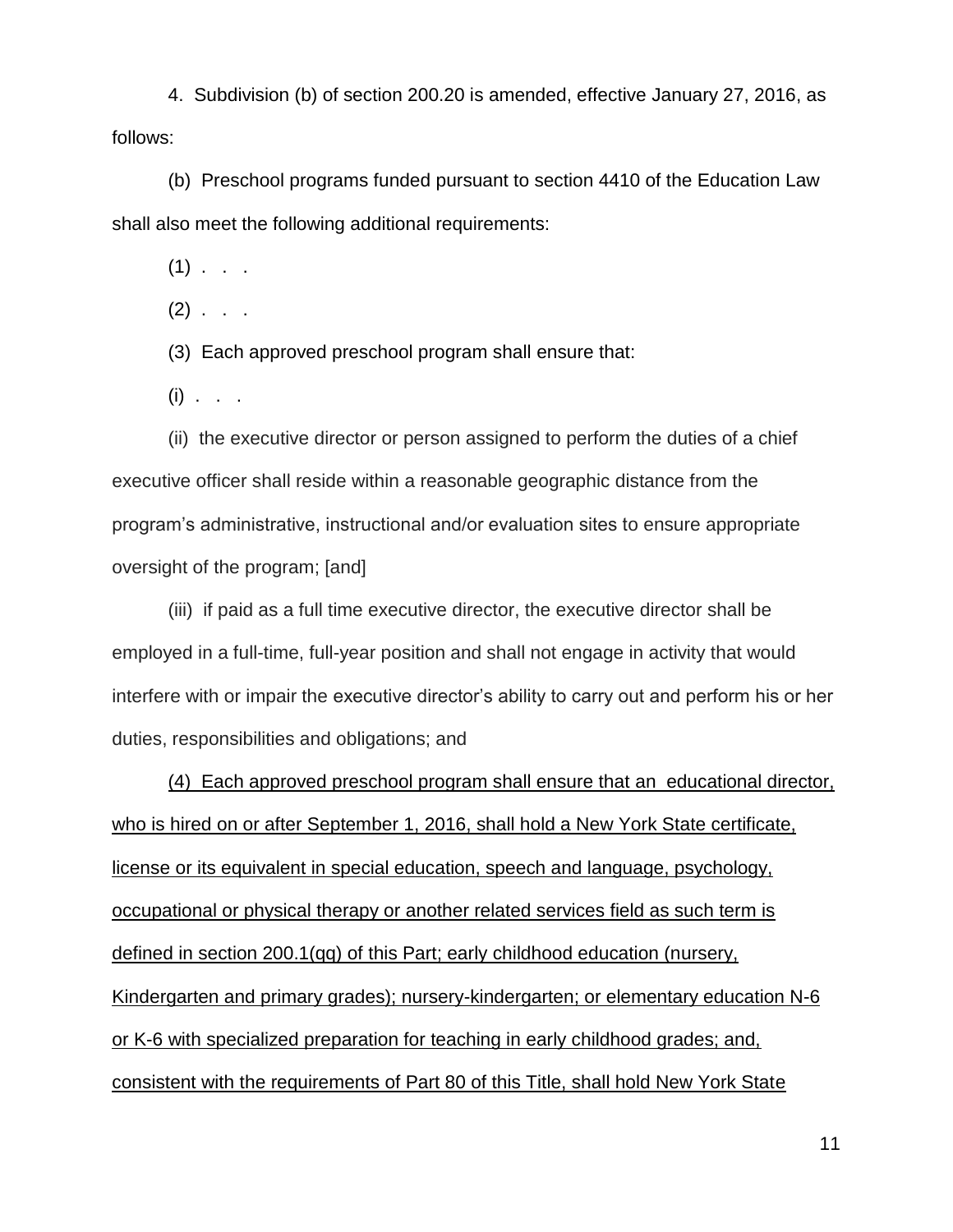certification as a School Building Leader or School District Leader or School Administrator/Supervisor.

(5) Make-up of missed services. Each preschool provider shall ensure it employs substitute teachers for special class and special education itinerant services to provide the student with the IEP recommended frequency and duration of services. Providers shall have policies and procedure, consistent with Department guidelines, to ensure the make-up of missed services occurs, consistent with the duration and location specified in the IEP, within 30 days of the missed session unless there is a documented child-specific reason why the make-up session could not be provided within 30 days.

(6) Program standards for instruction of preschool students with disabilities. Each approved provider shall, as applicable, ensure that preschool students with disabilities receive instruction and positive behavioral supports that are based on peerreviewed or evidence-based practices and consistent with the standards in this paragraph.

(i) Instructional standards for approved preschool special class programs.

(a) By not later than September 1, 2016, providers shall adopt and implement curricula, aligned with the New York State Prekindergarten Foundation for the Common Core, which ensures continuity with instruction in the early elementary grades; and shall provide early literacy and emergent reading programs based on effective, evidencebased instructional practices, which includes the essential components of:

(1) background knowledge;

(2) phonological awareness;

(3) expressive and receptive language;

(4) vocabulary development; and

(5) phonemic awareness.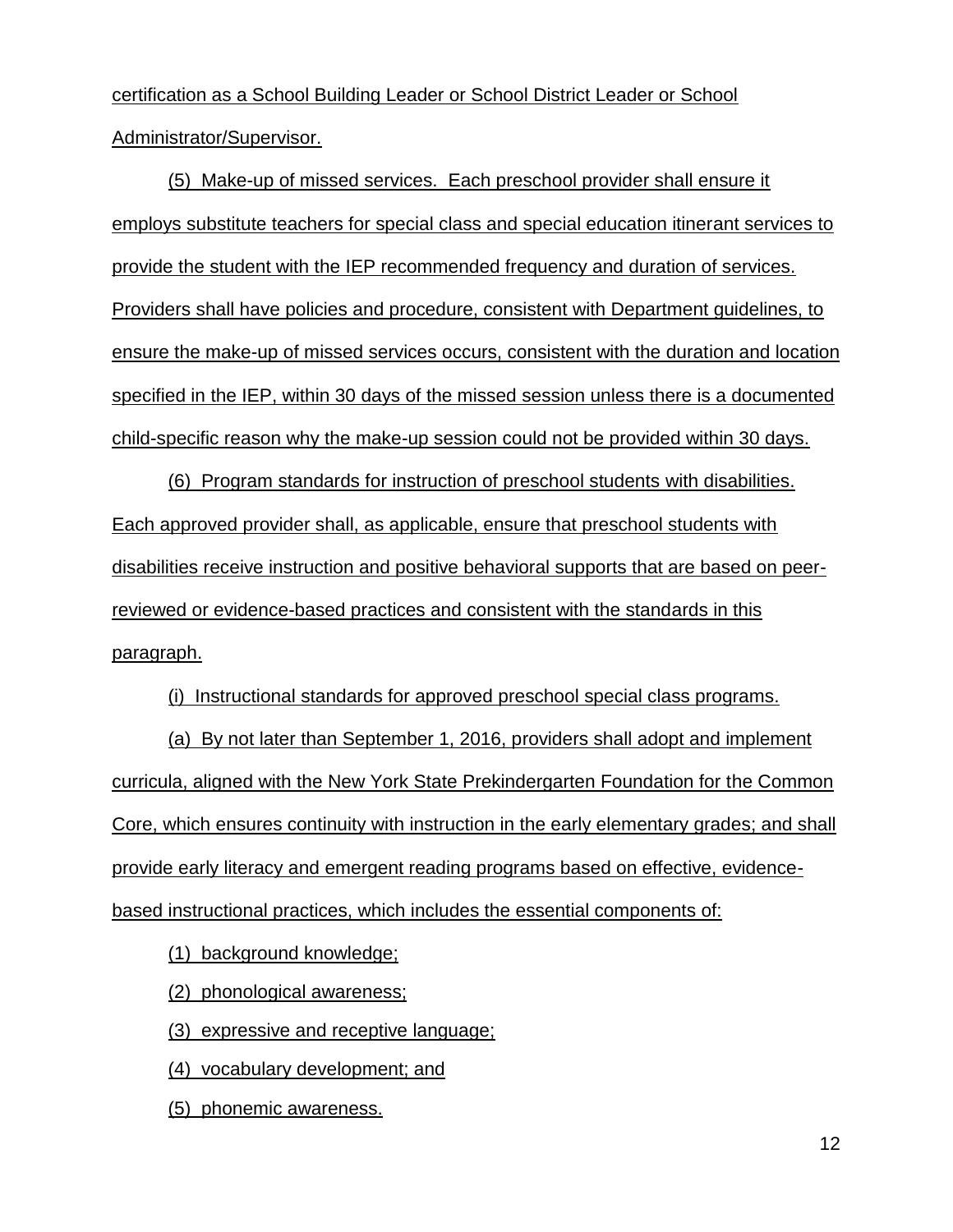(b) The instructional program for preschool students with disabilities shall be based on the ages, interests, strengths and needs of the children.

(c) Procedures shall be implemented to ensure the active engagement of parents and/or guardians in the education of their children. Such procedures shall include support to children and their families for a successful transition into kindergarten.

(ii) Program standards for positive behavioral supports for approved preschool special class programs.

(a) By not later than September 1, 2016, providers shall establish and implement a program-wide system of positive evidence-based practices to support socialemotional competence and teach social-emotional skills to preschool students, which shall include

(1) universal supports for all children through nurturing and responsive relationships and high quality environments;

(2) practices that are targeted social-emotional strategies to prevent problem behaviors; and

(3) practices related to individualized intensive interventions.

(b) Except as provided pursuant to section 201.8 of this Title, no preschool student with a disability may be suspended, expelled or otherwise removed by the provider from an approved preschool special education program or service because of the student's behavior prior to the transfer of the student to another approved program recommended by the committee on preschool special education.

(iii) Progress Monitoring. Approved preschool special education programs shall conduct regular progress monitoring of student achievement data over time to adjust, as appropriate, the student's instructional program and, as necessary, to request meetings